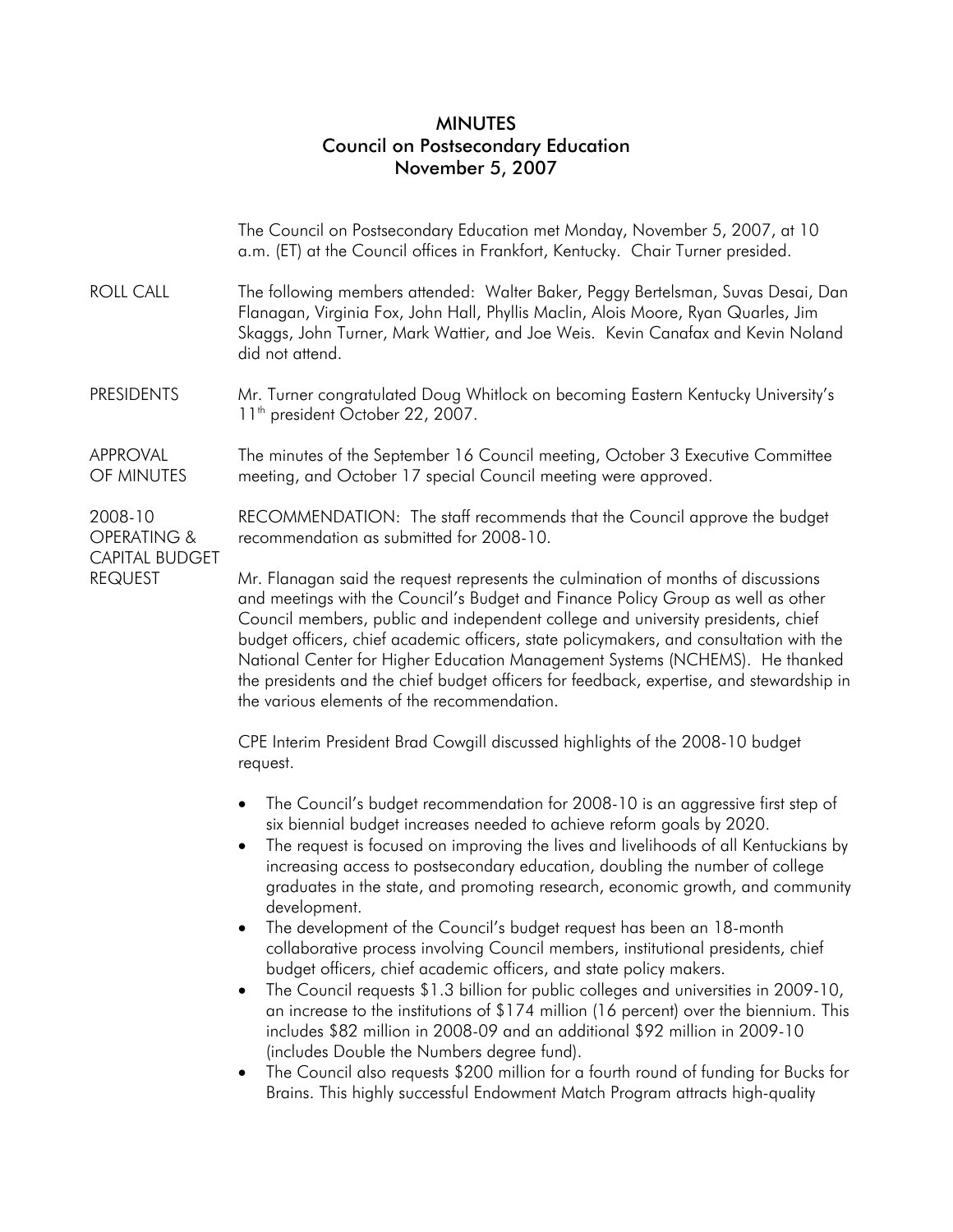faculty to Kentucky and promotes private investment in public postsecondary education.

- The total postsecondary education General Fund request which includes operating funds for public institutions, Kentucky Adult Education, Council operations, strategic trust funds, and pass-through programs – is \$1.35 billion, an increase of \$224 million over the biennium.
- Tuition and fee revenue estimates of \$174 million in 2008-09 and \$184 million in 2009-10 informed the Council's budget recommendation. These estimates do not reflect significant tuition discounts provided by the institutions and are based upon a combination of enrollment growth across the system and tuition rate increases at Kentucky's public four-year universities. The Council will not take action to determine tuition parameters until spring 2008.
- The return on this investment to the state will be significant and will include an increased pool of talented workers, improved outreach to low-income students, and more basic and applied research to help solve Kentucky's problems in areas such as energy and health.
- This budget recommendation seeks a balance between maintenance of ongoing operations (60 percent of new funds) and targeted strategic funding that invests in statewide needs such as developmental education, research, access, degree production, and other statewide priorities (40 percent of new funds).
- The request also reflects the Council's commitment to moderate tuition growth. Ten years ago the state/student share of support for postsecondary education was 2/3 state and 1/3 student. The balance has now shifted to about 50/50. The Council's current budget recommendation, which requests a proportionately larger General Fund appropriation, will slow this trend to preserve a more affordable, accessible system.
- The Council's 2008-10 capital budget recommendation builds on Kentucky's statewide facilities study and includes debt service to support \$800 million in General Fund projects. Priority capital areas include \$90 million to start addressing the backlog of major campus systems that need repair, \$162 million in major renovations, \$312 million in new academic buildings, \$185 million in new research facilities, and \$50 million in information technology projects.

MOTION: Mr. Baker moved that the Council approve the 2008-10 budget request. Ms. Bertelsman seconded the motion.

Ms. Bertelsman suggested that the statewide educational attainment goal be linked to each region. This will impress upon the legislators from each region how this budget recommendation will affect the people in their voting areas.

Mr. Cowgill said that the funding request will be summarized in a document entitled *Funding Our Future*, which will be a sequel to the Double the Numbers Plan document. This document will provide information based on each institution's area of geographic responsibility.

WKU President Gary Ransdell, convener of the conference of presidents, said that there definitely is consensus for the budget and that the presidents will support it and will pursue funding of this budget in the coming legislative session. Some presidents said that they might have some differences with parts of the budget but not enough to keep them from supporting it.

STATEWIDE Mr. Wattier offered the following amendment to the motion on behalf of the Quality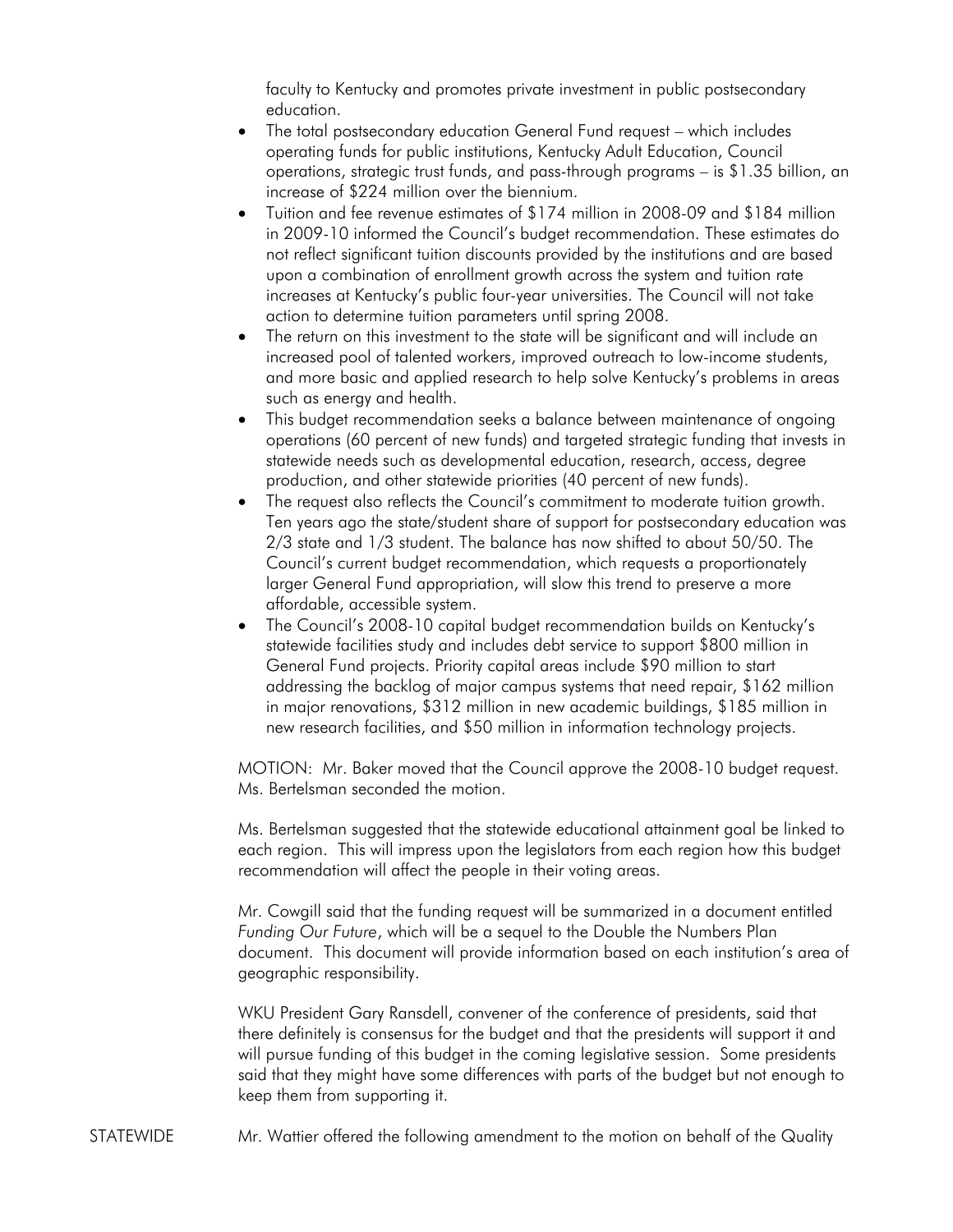| <b>ENGINEERING</b><br><b>STRATEGY</b>                 | and Affordability Policy Group:                                                                                                                                                                                                                                                                                                                                                                                                                                                                                                                                                                                                                                                                                                                                |
|-------------------------------------------------------|----------------------------------------------------------------------------------------------------------------------------------------------------------------------------------------------------------------------------------------------------------------------------------------------------------------------------------------------------------------------------------------------------------------------------------------------------------------------------------------------------------------------------------------------------------------------------------------------------------------------------------------------------------------------------------------------------------------------------------------------------------------|
|                                                       | AMENDMENT: Based on the action of the Council at its May 2007 meeting, the<br>Quality and Accountability Policy Group recommends that the Council include a<br>contingent appropriation of \$750,000 of the \$1 million currently in the Council's<br>budget supporting the Statewide Engineering Strategy to the University of Kentucky<br>(\$250,000), the University of Louisville (\$125,000), and Western Kentucky University<br>(\$375,000). Funding would become available to institutions for expenditure<br>contingent upon the institutions meeting the Council requirement to collaboratively<br>redesign distance learning course offerings with the support of the Kentucky Virtual<br>Campus to conform to best practices in distance education. |
|                                                       | MOTION: Mr. Wattier moved that the amendment be adopted. Ms. Bertelsman<br>seconded the motion.                                                                                                                                                                                                                                                                                                                                                                                                                                                                                                                                                                                                                                                                |
|                                                       | VOTE ON AMENDMENT: The amendment passed.                                                                                                                                                                                                                                                                                                                                                                                                                                                                                                                                                                                                                                                                                                                       |
|                                                       | VOTE ON MOTION AS AMENDED: The motion passed to approve the Council's<br>2008-10 budget request.                                                                                                                                                                                                                                                                                                                                                                                                                                                                                                                                                                                                                                                               |
| <b>DATA QUALITY</b><br><b>POLICY</b>                  | RECOMMENDATION: The Quality and Accountability Policy Group recommends<br>that the Council approve the Data Quality Policy.                                                                                                                                                                                                                                                                                                                                                                                                                                                                                                                                                                                                                                    |
|                                                       | The policy establishes the principles and practices related to the quality of data<br>collected by Kentucky's public postsecondary education institutions and submitted to<br>the Council's comprehensive database system. The policy has been reviewed<br>extensively by the staff at the public institutions and also by the Council's external<br>auditing firm.                                                                                                                                                                                                                                                                                                                                                                                            |
|                                                       | MOTION: Mr. Wattier moved that the policy be approved. Ms. Bertelsman<br>seconded the motion.                                                                                                                                                                                                                                                                                                                                                                                                                                                                                                                                                                                                                                                                  |
|                                                       | VOTE: The motion passed.                                                                                                                                                                                                                                                                                                                                                                                                                                                                                                                                                                                                                                                                                                                                       |
| <b>BUCKS FOR</b><br><b>BRAINS TEN-</b><br>YEAR REPORT | RECOMMENDATION: The Research, Economic Development, and<br>Commercialization Policy Group recommends that the Council accept the Bucks for<br>Brains ten-year assessment report.                                                                                                                                                                                                                                                                                                                                                                                                                                                                                                                                                                               |
|                                                       | Mr. Hall said that the draft report was distributed at the October 17 Council meeting.<br>At that time, feedback was requested from Council members and the institutions. The<br>final report, entitled Ten Year Anniversary Assessment of Kentucky's "Bucks for Brains"<br>Initiative, is now ready to be accepted by the Council.                                                                                                                                                                                                                                                                                                                                                                                                                            |
|                                                       | MOTION: Mr. Hall moved that the report be accepted. Ms. Fox seconded the<br>motion.                                                                                                                                                                                                                                                                                                                                                                                                                                                                                                                                                                                                                                                                            |
|                                                       | Allyson Handley with the Council staff said that the data indicate that the Bucks for<br>Brains program has been an unqualified success since its creation by House Bill 1 in<br>1997. There is evidence of achievement in all areas and most dramatically in the                                                                                                                                                                                                                                                                                                                                                                                                                                                                                              |

area of short-term goals by the increased amount of funding generated by the institutions, the dramatic increase in endowed chairs and professorships, and the dramatic increase in federal and external extramural research dollars generated. She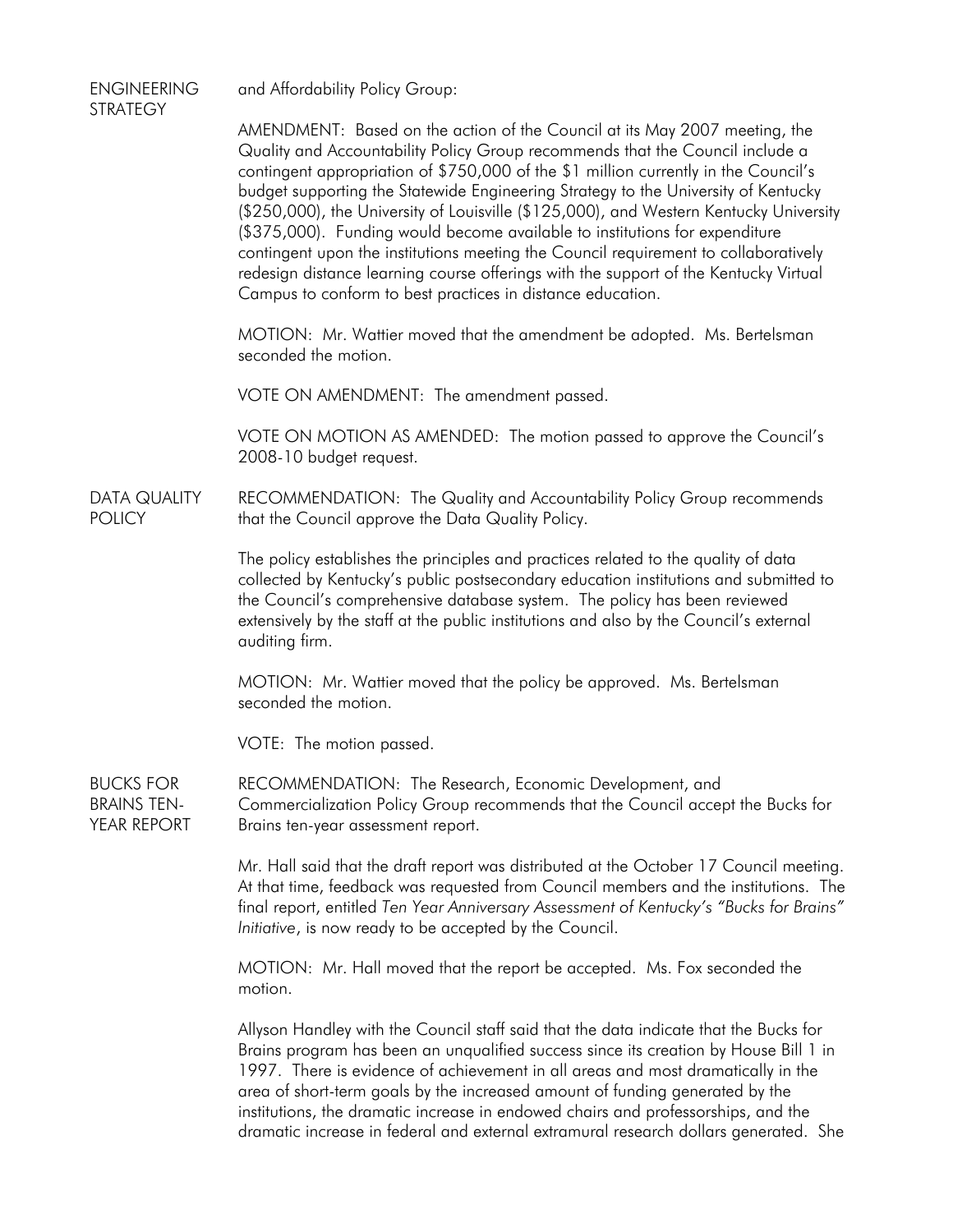said there also has been considerable progress made in the long-term goals relative to economic development for spin-off companies and patents. Dr. Handley noted that detailed institutional reports are posted on the Council's Web site.

VOTE: The motion passed.

IEQ GRANT PROPOSALS RECOMMENDATION: The staff recommends that the Council award federal No Child Left Behind, Title II, Part A, funds in the amount of \$1,092,000 for January 1, 2008, to June 30, 2009, to support eight projects:

- *Content Collaboration for Academic Readiness in Science* (Georgetown College): \$132,000
- *Effectively Integrating the 3R's: Enhancing Mathematics Instruction and*  Achievement in Middle and High School Classrooms, Phase 2 (Morehead State University): \$145,000
- *Change Over Time: Environmental Problem Solving Using Math/Science and Other Subjects—From Concept to Practice* (Murray State University): \$140,000
- *West Kentucky Mathematics Partnership* (Murray State University): \$130,000
- *E*<sup>2</sup>: Enlivening and Energizing EPAS Professional Development (Northern Kentucky University): \$140,000
- *Opening Doors to New Worlds: Certifying World Language Teachers for Kentucky* (Northern Kentucky University): \$130,000
- *Embedded Teacher Learning Through Online Modules: Leveraging Professional Development Resources in Kentucky* (University of Kentucky): \$135,000
- *Putting All Students on Track: A Partnership to Ensure Success in College Level Mathematics* (University of Kentucky): \$140,000

The Improving Educator Quality State Grant Program awards grants to partnerships that deliver research-based professional development programs to P-12 teachers. To be eligible, a partnership must include a postsecondary institution's school of arts and sciences and its teacher preparation program, as well as at least one high-need local school district. The program enables states to fund training for teachers and administrators in any core academic subject.

MOTION: Ms. Fox moved that the recommendation be approved. Ms. Maclin seconded the motion.

A report from the Commissioner of Education was provided for information.

VOTE: The motion passed.

P-16 COUNCIL A report on the activities of the P-16 Council was included in the agenda book.

**COMMISSIONER** OF EDUCATION REPORT

TUITION & FEES Mr. Turner called attention to a recent *USA Today* article listing by state in-state tuition and fees at public four-year institutions. The national average for 2007-08 was \$6,185, up 6.6 percent from the 2006-07 school year.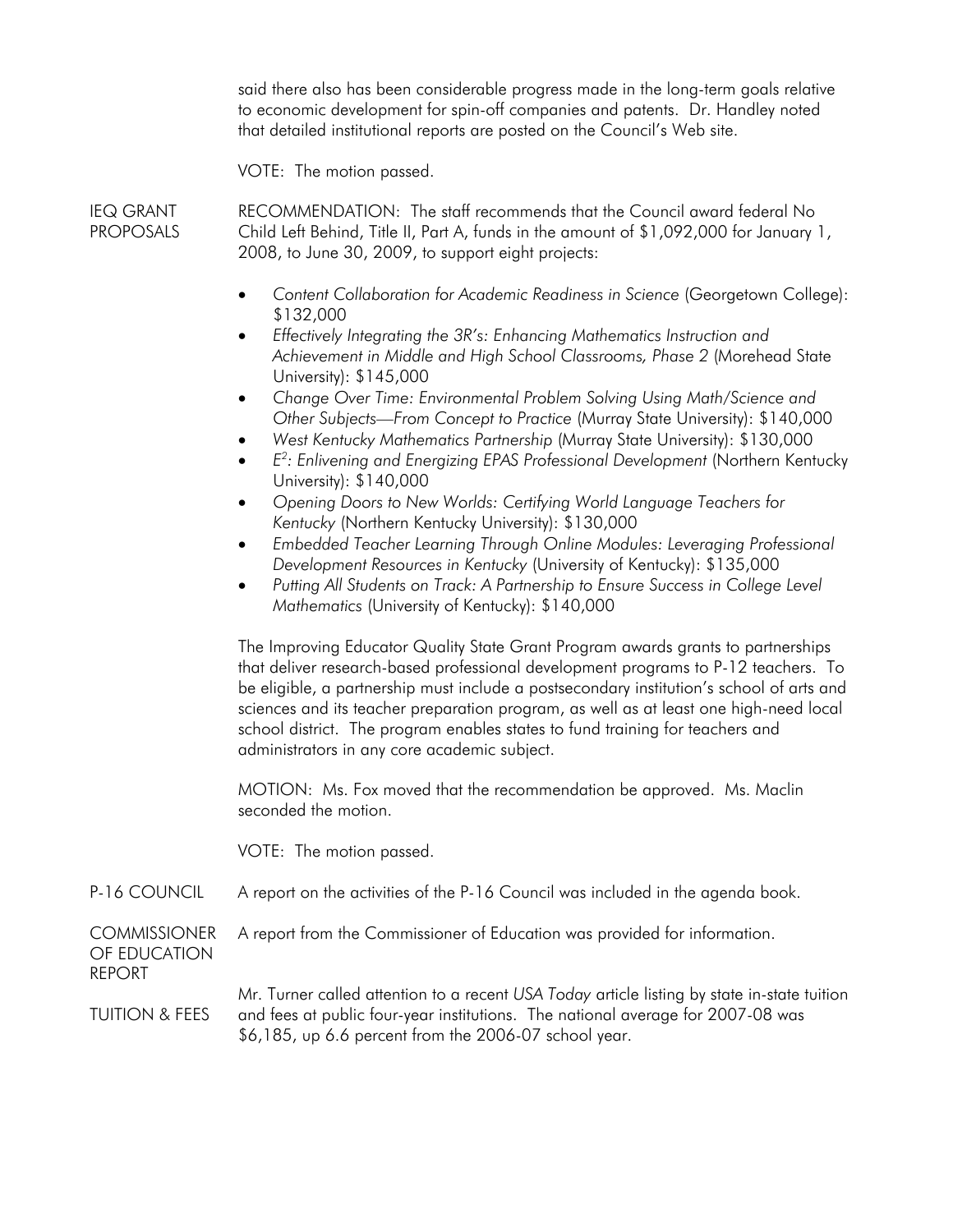- DLAC REPORT A report was provided on activities of the Distance Learning Advisory Committee and initiatives planned for 2008.
- ADULTS WITH SOME COLLEGE SURVEY The Council on Postsecondary Education contracted with Stamats, Inc., a higher education marketing research firm, earlier this year to conduct a quantitative research project to identify market segments of adult Kentuckians who would be receptive to reenrolling to complete a bachelor's degree over the next few years. Targeting these adults with some college will be a critical strategy in meeting Kentucky's goal to double the number of college graduates by the year 2020. The results of the survey will help guide the discussions toward the development of adult-friendly programs and services and an outreach effort called Project Graduate. The first phase of Project Graduate will target the 11,000 Kentuckians with 90 or more credit hours and will kick off this winter. The researcher will be invited to provide a detailed presentation at a future Council meeting.
- CEO REPORT Mr. Baker reported on activities of the Committee on Equal Opportunities. At its October meeting, the president of Maysville Community and Technical College gave an update on the college's adoption of a quantitative waiver to implement a new academic program after failing to make adequate progress on its equal opportunity objectives. The president of Madisonville Community College briefed the committee on activities planned to implement the recommendations in the campus visit report of March 2007. UK representatives reported on the status of initiatives to implement the recommendations contained in the committee's report of its campus visit in October 2006 and responded to recent questions regarding increasing diversity among its faculty.

Mr. Baker said that the Civil Rights Group conducting the statewide diversity study moved to the University of California at Los Angeles which caused a delay in some research, but the group is still working with Harvard to complete the study by summer 2008. Mr. Wattier asked that the group provide an update to the Council at a future meeting.

2006-07 AGENCY AUDIT RECOMMENDATION: The Executive Committee recommends that the Council accept the 2006-07 agency audit as submitted by the firm of Potter & Company, LLP.

> The Executive Committee received a draft of the Financial Statements and Independent Auditor's Report, the Memorandum of Comments and Suggestions, and the Matters to be Communicated to the Executive Committee. The Executive Committee reviewed these documents October 3, 2007, with Potter & Company representatives and Council staff. The Council received an unqualified opinion. The audit report contains no reportable conditions or material weakness related to internal control over financial reporting or major federal programs and contains no reportable findings of material noncompliance related to financial statements. The Council staff has acted upon suggestions by Potter & Company involving the administrative expense limitation placed on Kentucky Adult Education local providers, monitoring of institutional note payments, and implementing a conflict of interest policy for all employees.

MOTION: Mr. Flanagan moved that the audit report be accepted. Mr. Weis seconded the motion.